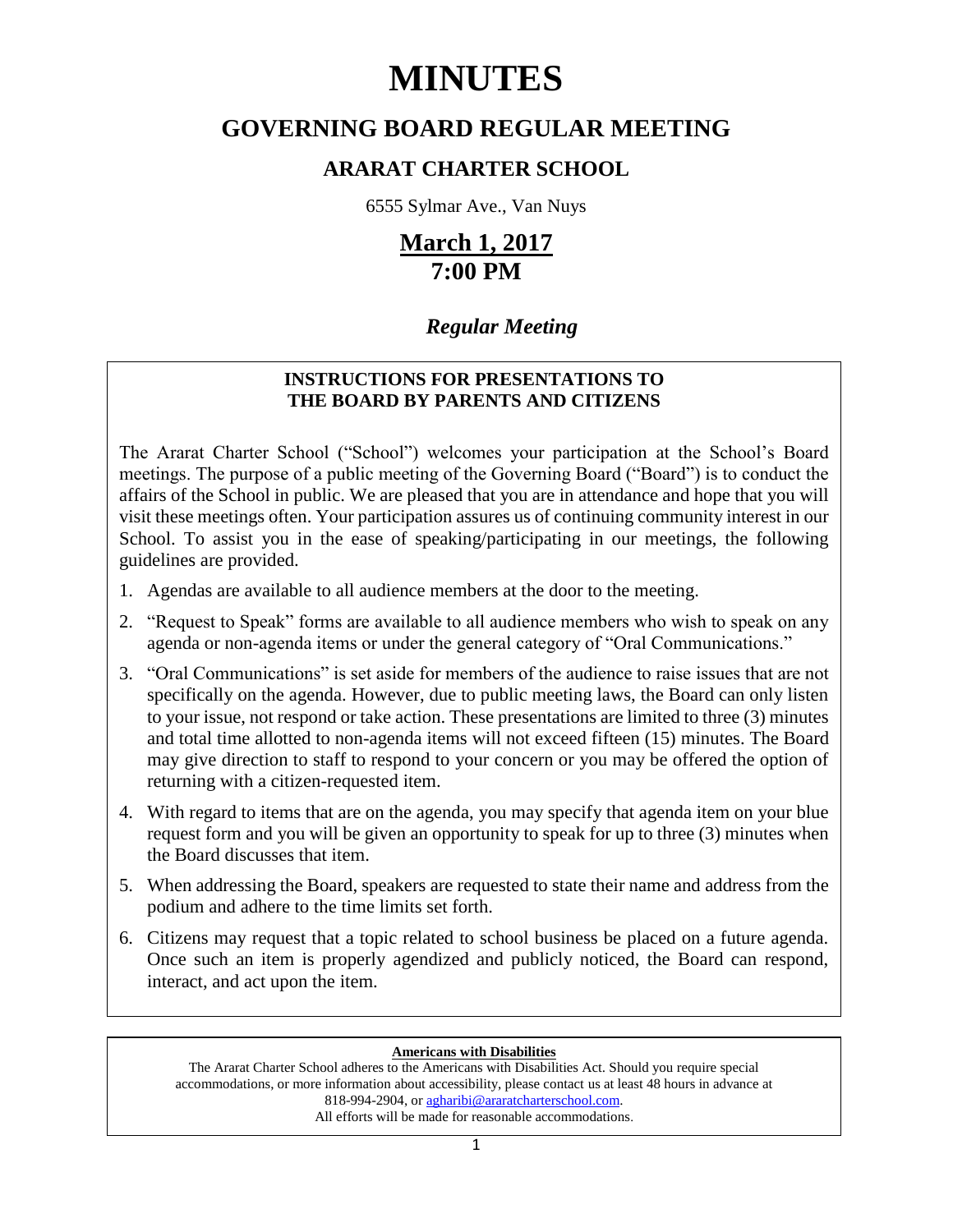#### **I. OPEN SESSION**

#### **A. CALL TO ORDER:**

Meeting was called to order by Board Chairperson, Shakeh Avakian at \_\_\_\_ pm.

#### **B. ROLL CALL**

|                      | Present | Absent |
|----------------------|---------|--------|
| Shakeh Avakian       |         |        |
| Marlena Gonzalez     |         |        |
| Lorena Gonzalez      |         |        |
| John Henderson       |         |        |
| Sylva Karayan        |         |        |
| Hermine Mahseredjian |         |        |
| Giuliana Vilardes    |         |        |
|                      |         |        |

#### **C. APPROVAL OF MINUTES OF BOARD MEETING OF January 21, 2017**

The minutes of January 21, 2017 were approved unanimously.

Moved by: Prof. Mahseredjian Seconded by: Mr. Henderson Vote: Approved Unanimously

#### **II. COMMUNICATIONS**

#### **A. ORAL COMMUNICATIONS:**

*Non-agenda items: no individual presentation shall be for more than three (3) minutes and the total time for this purpose shall not exceed fifteen (15) minutes. Ordinarily, Board members will not respond to presentations and no action can be taken. However, the Board may give direction to staff following a presentation.*

Margarit Zakevosyan, parent of two students (a kindergartner and a first grader) expressed concern about the Armenian instruction. The parent felt that the amount of homework given is not sufficient.

Prof. Mahseredjian stated that she will follow this up with the school administration and the instructor and will get back to the parent at a later time.

#### **B. FOR INFORMATION: CHAIRPERSON'S REPORT**. (Attachment)

- **1. Update on Facilities:** It was decided to set up another conference call with the RedHook representative to communicate the board's expectation and inform them about the designated initial contacts for the future purposes.
- **2. Update on Prop 39:** On November 1, 2016, the school submitted its application for Prop. 39 facility request and has received an acknowledgement letter on December  $1<sup>st</sup>$ . The District will base its facilities allocation on the maximum enrollment of 340 as stated in the Charter Petition. With 95.39 % ADA, the District projected in-district classroom projection will be 324.34. Because of the fact that our enrollment is stable, we do not need additional space for 2017-18. Last year LAUSD gave the school the option of an Alternative Facilities Use Agreement, bypassing the extended process over several months.

| School Submits Prop. 39 Proposal     | November 1, 2016 |
|--------------------------------------|------------------|
| District Responds to ADA projections | December 1,2016  |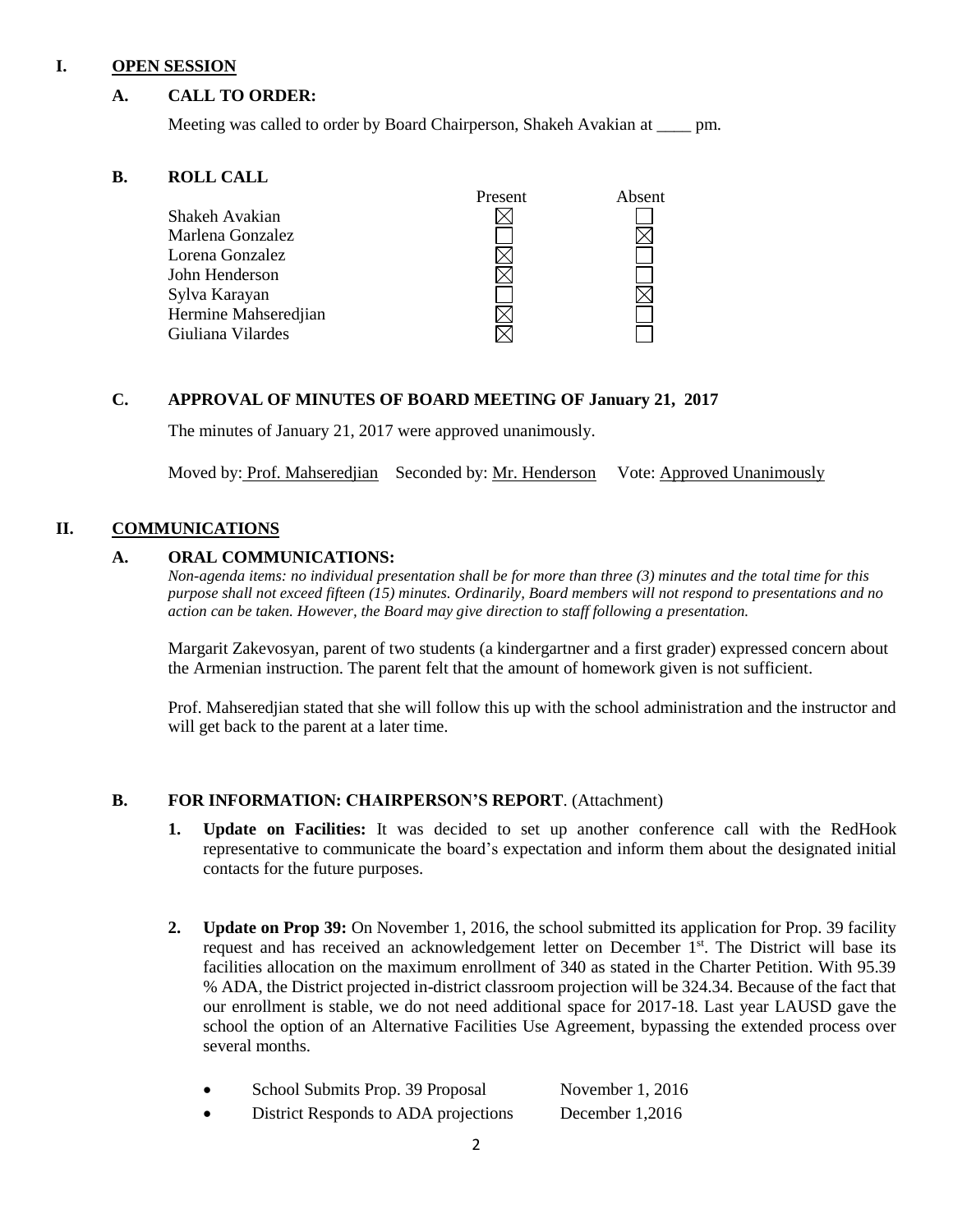- School's response to district's response January 1, 2017
- District makes preliminary offer February 1, 2017
- School responds to preliminary offer March 1, 2017
- District makes final offer April 1, 2017
- School's reply to district's offer May 1, 2017
- District's final offer By end of May

- 
- **3. Update on Diversity;** At the Board's last meeting, the Chairperson shared a report that included the following demographic information: Student population, staffing (certificated and classified) and governing Board makeup. The data will also address the annual goals in each of these categories based on the Diversity Plan and evaluate the extent that the school is meeting the goals for 2016-17. The report also included a description of the student recruitment efforts. The report was submitted to LAUSD at the end of last October.
	- **The goals based on the Diversity Plan for 2016-17 are as follows**: student demographics, 82% White and 18% PHBAO; Certificated staff, 74.95% White and 25.05% PHBAO; and Governing Board, White 82% and PHBAO 18%.
	- **The actual data for 2016-17 is as follows**: Student demographic, 89.1% White and 10.9% PHBAO; certificated staff: 76.5% White and 23.6% PHBAO; and Governing Board is 71.5% white and 28.5% PHBAO.
	- **Challenges to be met:** Governing Board, Student demographics and certificated staff

The Diversity Committee met on March 1, 2017, and will report back to the Board. The focus of the meeting was to increase student diversity and outline outreach plan and development o

- **4. Update on Form 700:** All Board members need to complete Form 700 that will be distributed during Board meeting.
- **5. Government Board Staff Survey:** Mrs. Avakian reported that last Tuesday she attended the faculty meeting and met with the teachers and collected a survey that had three open ended questions. Below are some of the most common comments made. A more detailed list will be provided during next meeting.

Cons:

- Establish clear communication between administration and staff
- Maintain consistency between two campuses in terms of discipline plan and implementing in
- More opportunities for professional development and trainings
- Nurture a more positive atmosphere

Pros

- School has a caring environment
- Most Staff members go over and beyond of their job description

Chairperson stated that actions will be taken to address the staff concerns and attempt to implement the suggestions. Team building activities will also be planned for the future meetings.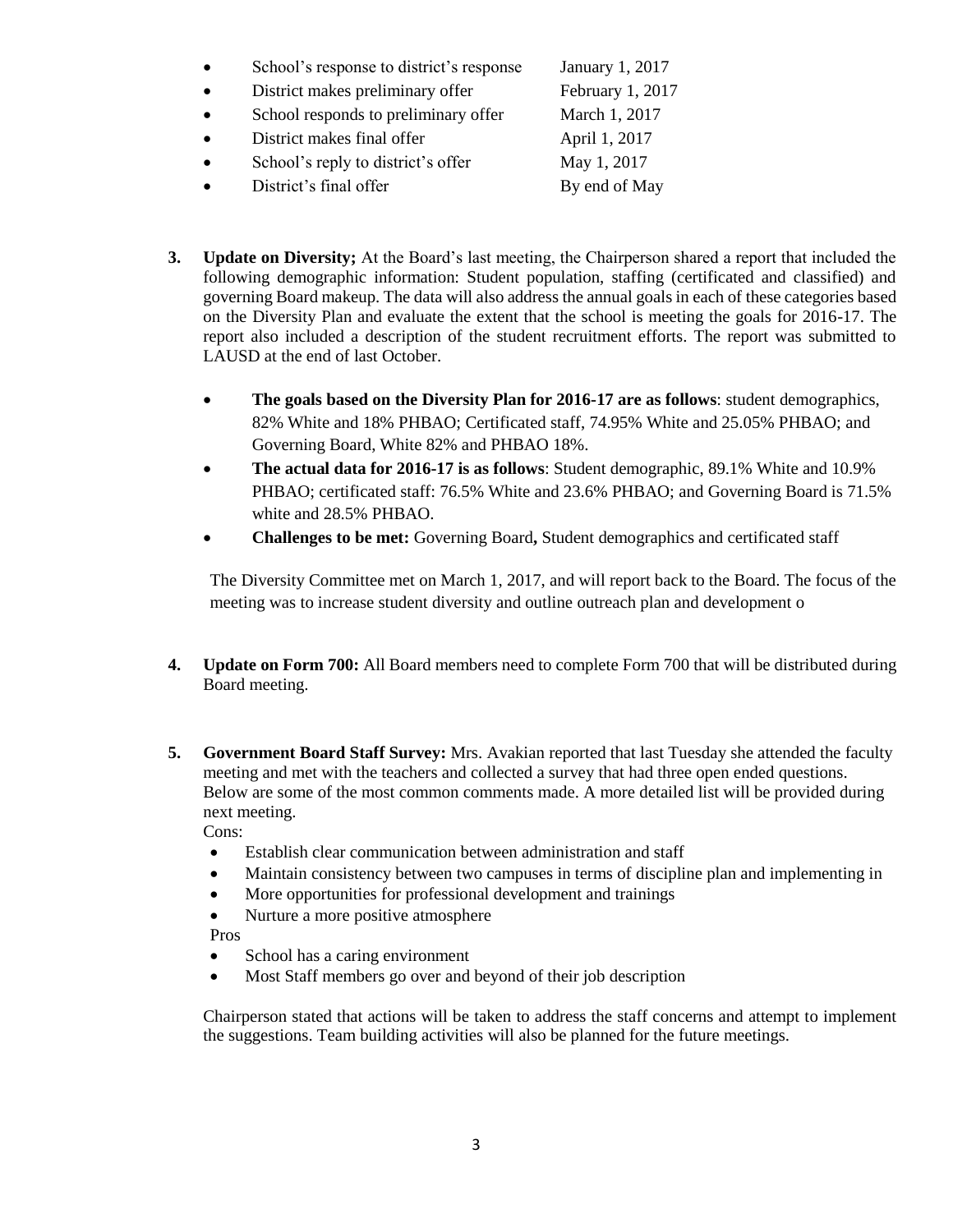#### **C. FOR INFORMATION: PRINCIPAL'S REPORT.** (Attachment)

*This is a presentation of information that has occurred since the previous Board meeting. (Per attached report)*

#### **1. Update on School Calendar of Events**

- Wednesday, January 27, 2017, Skateland
- Wednesday, February 1, 2017-LAUSD Oversight Visit
- Wednesday February 8, 2017 thru March 14, 2017 Intervention 2 Begins
- Monday, February 13 thru Friday 24-Pennies for Patients
- Wednesday, February 22, 2017 Award Assembly Campus 1 & 2
- Friday, February 24, 2017-Parent Involvement Committee Meeting
- Monday, March 6, 2017- Choir Session 2 begins

#### **Field Trips:**

- 4 th Grade-San Fernando Mission-2/22/17 5<sup>th</sup> Grade Riley's Farm-3/14-3/15
- **2. Update on School Fundraisers**

January 27, 2017- Skateland-\$500.00 profit February 10, 2017-Krispy Cream Donut Sale: \$300.00 profit

- **3. Update on LAUSD Oversight Visit:** The oversite visit took place on the 1<sup>st</sup> of February. The Oversite team will share an official report
- **4. Update on Interim Assessment Block Testing:** In preparation for our upcoming Summative assessments in April, students in grades 3-5 will be taking the interim assessment practice blocks from February 8-March 3. The practice test will be in English Language Arts and Math.

#### **D. FOR INFORMATION: FINANCIAL REPORT**

*This is an update from what has transpired since the last board meeting.* **1. Budget to Date Update from Edtec:** Mr. Henderson reviewed the report in detail

#### **III. CONSENT AGENDA ITEMS**

*All matters listed under the consent agenda are considered by the Board to be routine and will be approved/enacted by the Board in one motion in the form listed below. Unless specifically requested by a Board member for further discussion or removed from the agenda, there will be no discussion of these items prior to the Board votes on them. The Principal recommends approval of all consent agenda items.*

Check register for the months of December 2016 and January 2017

#### **Recommend approval**

 Motion by: Mr. Henderson Seconded by: Mrs. L. Gomez Vote: Approved Unanimously

#### **IV. ACTION ITEMS**

**A. Approval is Requested for Renewal of Charter Safe Contract Recommend approval: Intention to renew pending price**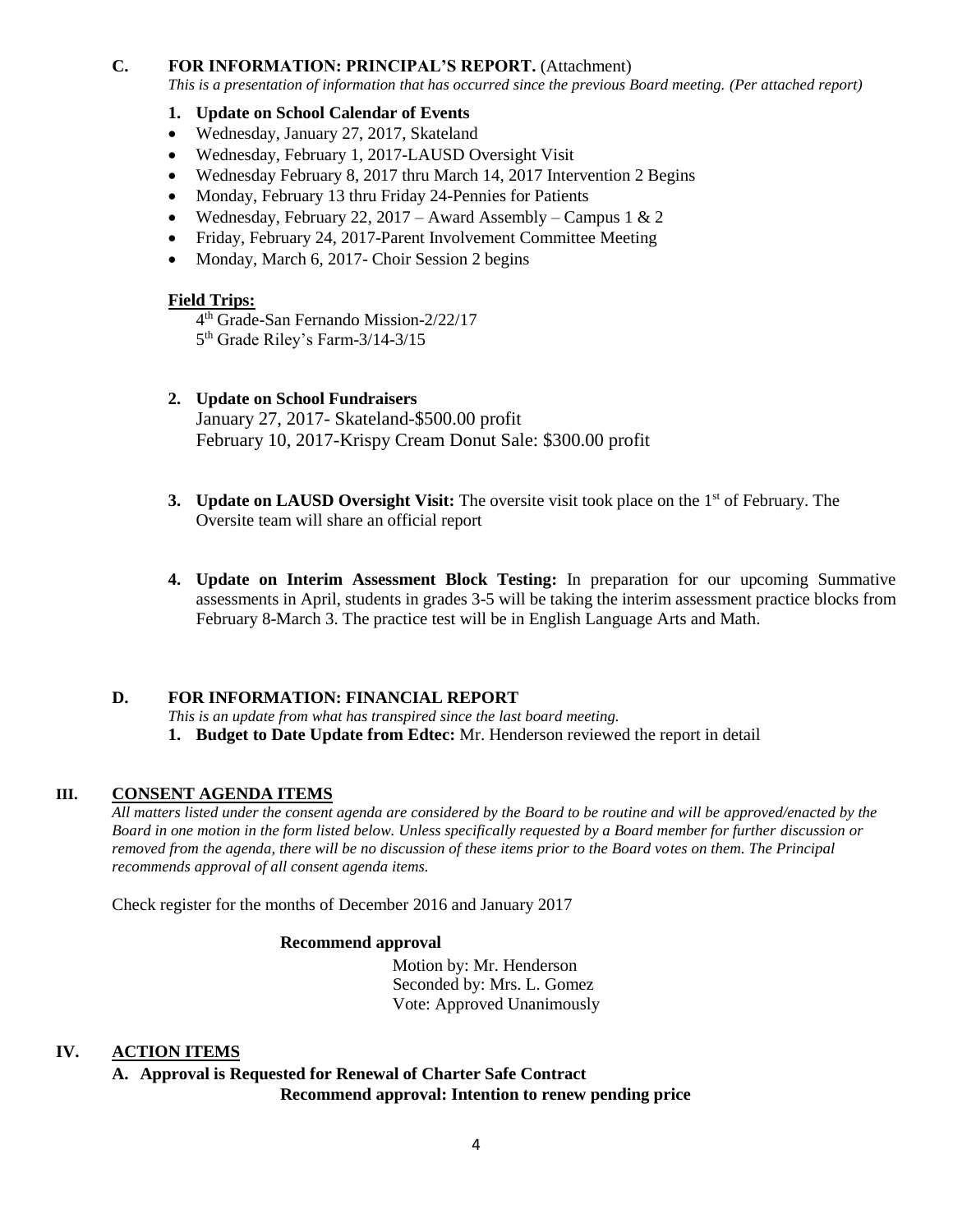Motion by: Mr. Henderson Seconded by: Mrs. L. Gonzalez Vote: Approved Unanimously

#### **B. Approval is Requested for Appointment of Signatories for California Credit Union Primary Checking, Money Market, Fundraising Checking, and Bank of America Accounts Recommend approval**

 Motion by: Mrs. L. Gonzalez Seconded by: prof. Mahseredjian Vote: Approved Unanimously

### **V. INFORMATION ITEMS**/**POSSIBLE ACTION:**

- **A. Update for Special Education 2017-2018 SELPA Application:** School has turned in the SELPA Option 3 application and is waiting for the interview appointment. More information to follow at the next meeting.
- **B. Update on Diversity Committee Meeting:** The Committee met at 8:00am this morning and selected the following committee members to serve as officers and the Public Relations Officer

| Committee Chair                 | Mrs. L. Gonzalez       |
|---------------------------------|------------------------|
| Committee Co-Chair              | Mr. Villela            |
| <b>Committee Secretary</b>      | Mrs. Gharibi           |
| <b>Public Relations Officer</b> | Mrs. Morotaya Pacquing |

#### **Recommend approval**

 Motion by: Mr. Henderson Seconded by: Dr. Velarde Vote: Approved Unanimously

**C. Amendments on Fiscal Policy:** As recommended by LAUSD – see attached **Recommend approval**

> Motion by: Mr. Henderson Seconded by: Prof. Mahseredjian Vote: Approved Unanimously

#### **D. Criminal Background Check and Clearance Policy:** As recommended by LAUSD

#### **Recommend approval**

 Motion by: Mr. Henderson Seconded by: Prof. Mahseredjian Vote: Approved Unanimously

#### **E. Association Update:** None to report

#### **VI. CLOSED SESSION**

*Adjourned to Closed Session at 7:30 to consider and/or take action upon any of the following items:*